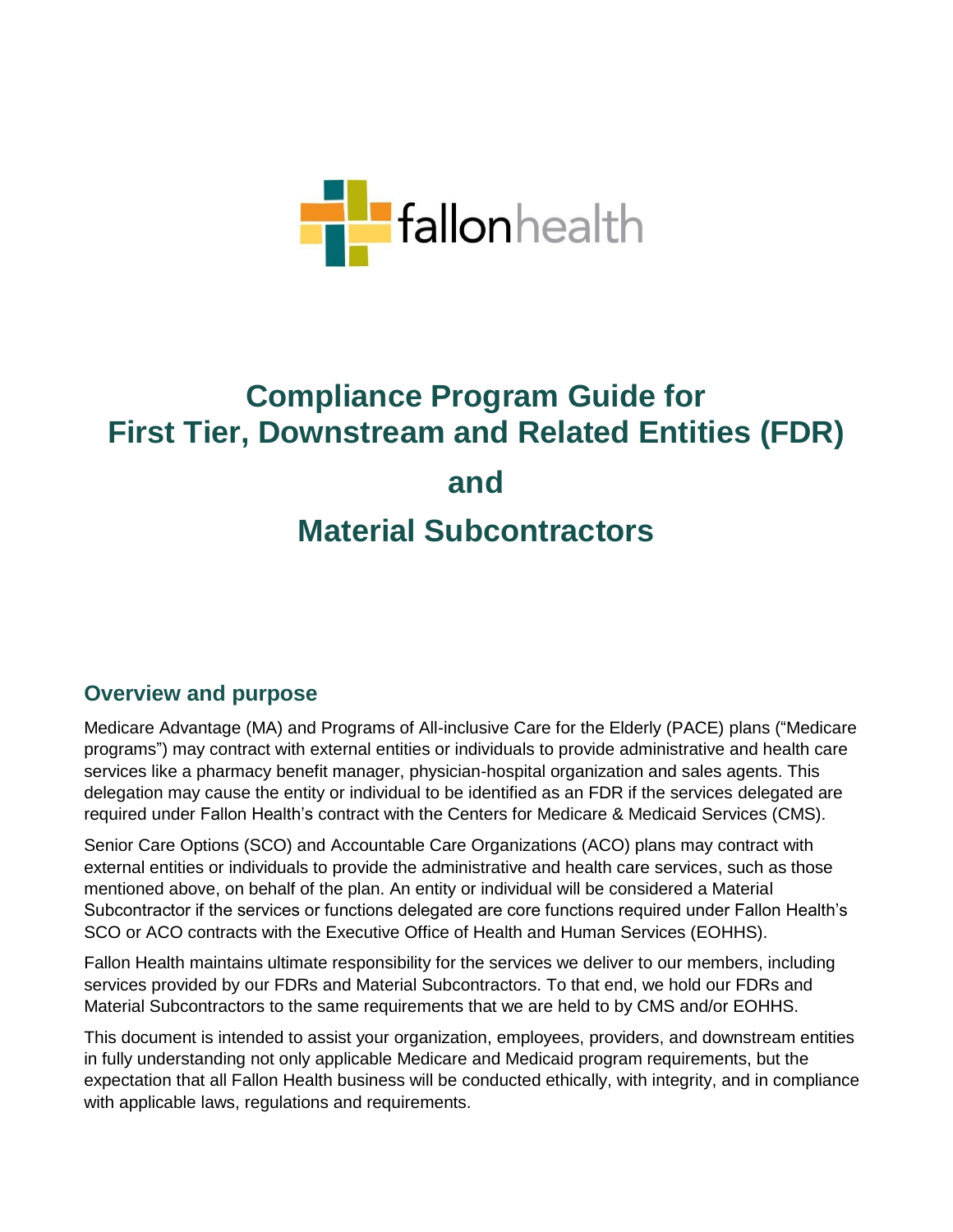# **Contents**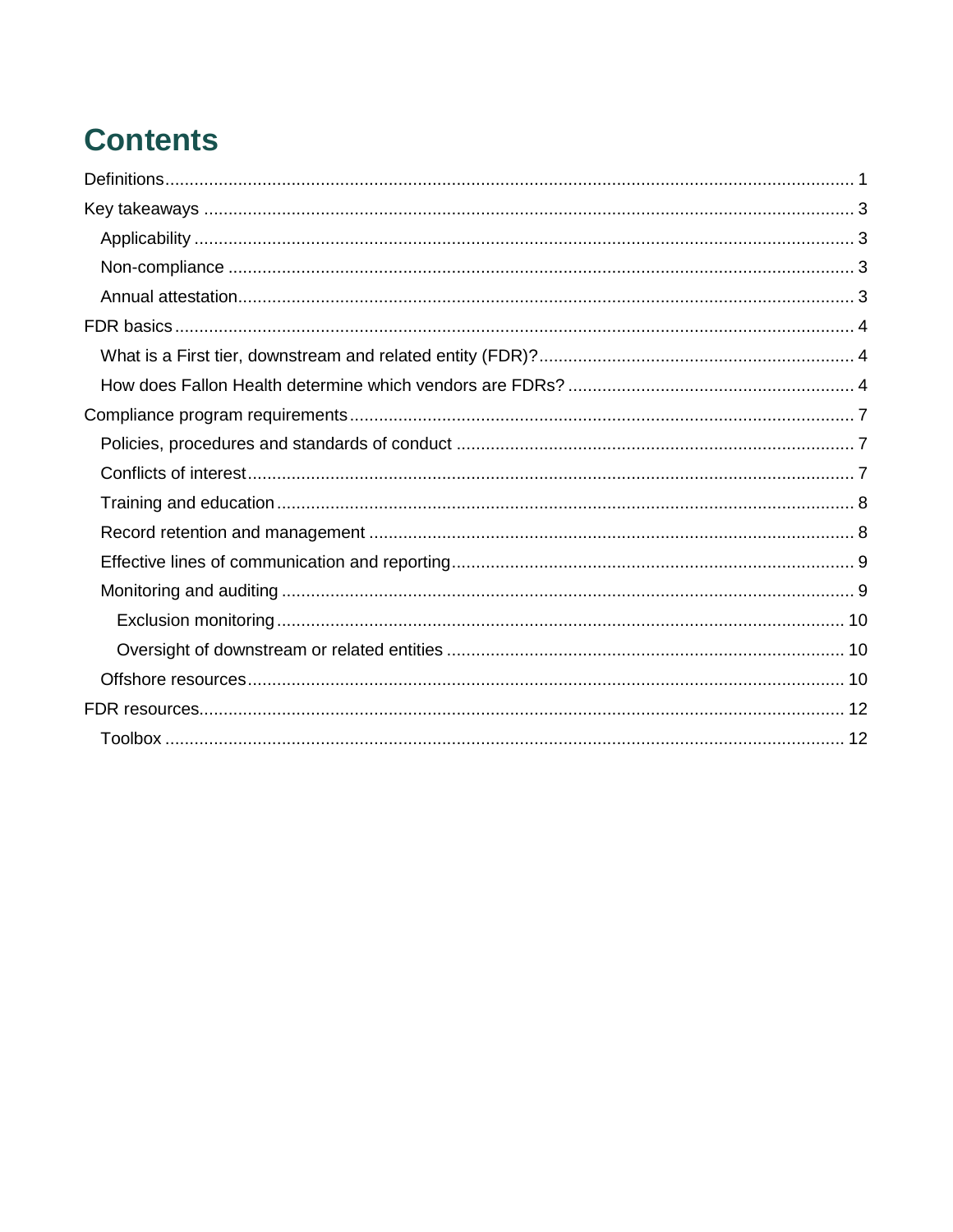## <span id="page-2-0"></span>**Definitions**

**Abuse** – Includes actions that may, directly or indirectly, result in: unnecessary costs to the Medicare Program, improper payment, payment for services that fail to meet professionally recognized standards of care, or services that are medically unnecessary. Abuse involves payment for items or services when there is no legal entitlement to that payment, and the provider has not knowingly and/or intentionally misrepresented facts to obtain payment. Abuse cannot be differentiated categorically from fraud, because the distinction between "fraud" and "abuse" depends on specific facts and circumstances, intent and prior knowledge, and available evidence, among other factors.

**Accountable Care Organizations (ACOs)** – certain entities, contracted with EOHHS as accountable care organizations, that enter into population-based payment models with payers, wherein the entities are held financially accountable for the cost and quality of care for an attributed member population. Entities that enter into contracts with EOHHS pursuant to the RFR are ACOs.

**Audit** – Refers to a formal review of compliance with a particular set of internal (e.g., policies and procedures) and/or external (e.g., laws and regulations) standards used as base measures. (See 42 CFR §§422.2 and 423.501).

**Business partners and health care providers** – Any non-employee contracted, directly or indirectly, to perform a business function or provide goods or a service for or on Fallon Health's behalf. Examples are delegated and non-delegated health care providers, delegated entities, pharmacies, sales agents, sales agencies, vendors, suppliers of administrative goods and/or services, contractors and delegates. Providers, vendors and suppliers are considered business partners and may also be identified as an FDR.

**Conflict of interest** – An improper personal or professional gain on an employee's part or that of a member of an employee's immediate family (spouse, parent, child or sibling) that could affect the employee's judgment or decisions the employee makes on behalf of Fallon Health or related to any contract Fallon Health has, including with any state or federal agency. It is a situation or relationship that could interfere with an employee's ability to make fair, arm's length decisions on behalf of Fallon Health.

**Downstream entity** – Any party that enters into a written arrangement with persons or entities involved with the MA benefit or Part D benefit, below the level of the arrangement between Fallon Health and a first tier entity. These written arrangements continue down to the level of the ultimate provider of both health and administrative services. (See 42 CFR §§422.2 and 423.501.)

**Employee** – Person employed by Fallon Health or an FDR who provides health or administrative services for a Medicare beneficiary enrolled in a Fallon Health Medicare program. (See 42 CFR §§422.2 and 423.501.)

**Executive Office of Health and Human Services (EOHHS)** – the single state agency that is responsible for the administration of the MassHealth Program, pursuant to M.G.L. c. 118E and Titles XIX and XXI of the Social Security Act and other applicable laws and waivers.

**FDR** – A first tier, downstream or related entity of Fallon Health.

**First tier entity** – Any party that enters into an acceptable written arrangement with Fallon Health to provide administrative or health care services to a Medicare-eligible individual under a Fallon Healthadministered Medicare program. (See 42 CFR §§422.2 and 423.501.)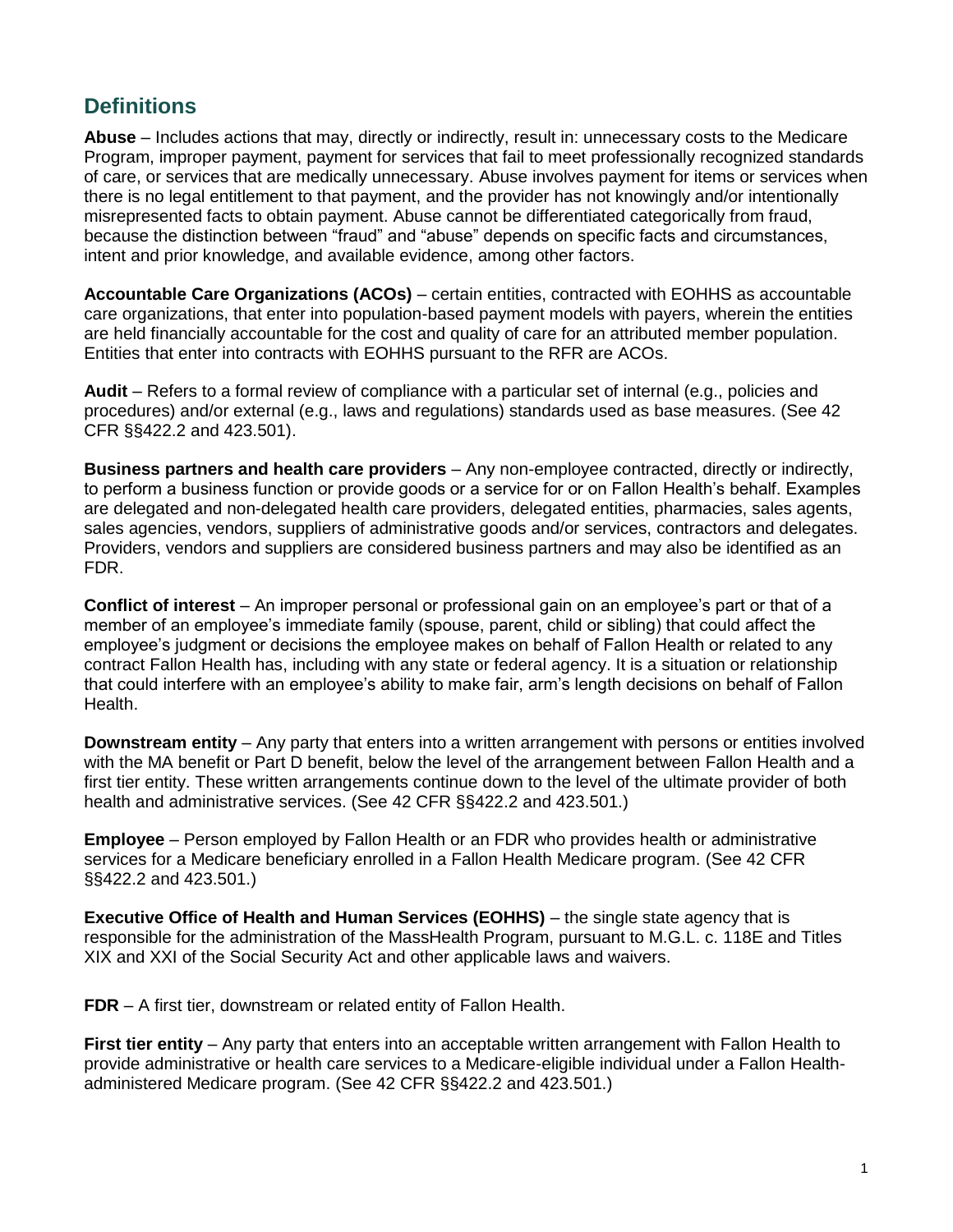**Fraud** – Knowingly and willfully executing, or attempting to execute, a scheme or artifice to defraud any health care benefit program or to obtain (by means of false or fraudulent pretenses, representations or promises) any of the money or property owned by, or under the custody or control of, any health care benefit program (18 U.S.C. §1347).

**Material Subcontractor** – any entity from which the contractor procures, re-procures, or proposes to subcontract with, for the provision of all, or part, of its responsibilities under this contract for Care Delivery, Care Coordination and Care Management, data analysis, enrollee services and/or risk stratification, and any other contract responsibilities as specified by EOHHS.

**Monitoring** – Reviews that are repeated regularly during the normal course of operations. These activities may occur to confirm ongoing compliance, even in the absence of identified problems or corrective actions. (See 42 CFR §§422.2 and 423.501.)

**Related entity** – Any entity that is related to Fallon Health by common ownership or control and meets one of the following criteria: performs some of Fallon Health's management functions under contract or delegation; furnishes services to enrollees under an oral or written agreement; or leases real property or sells materials to Fallon Health at a cost of more than \$2,500 during a contract period. (See 42 CFR §§422.2 and 423.501.)

**Senior Care Options Program** – a program implemented by EOHHS in collaboration with CMS for the purpose of delivering and coordinating all Medicare- and Medicaid-covered benefits for eligible Massachusetts seniors managed by a SCO using a Geriatric Model of Care.

**The Centers for Medicare & Medicaid Services (CMS)** – An agency within the U.S. Department of Health and Human Services that is responsible for the administration of the federal Medicare and Medicaid programs.

**TrOOP (True Out of Pocket) Costs** – Costs that an enrollee must incur on Part D covered drugs to reach catastrophic coverage. (See CFR §423.100.)

**Volunteer** – Any individual who offers one's time, skill, knowledge, and services with no expectation of reward or personal gain.

Waste – The overutilization of services or other practices that, directly or indirectly, result in unnecessary costs to the Medicare program.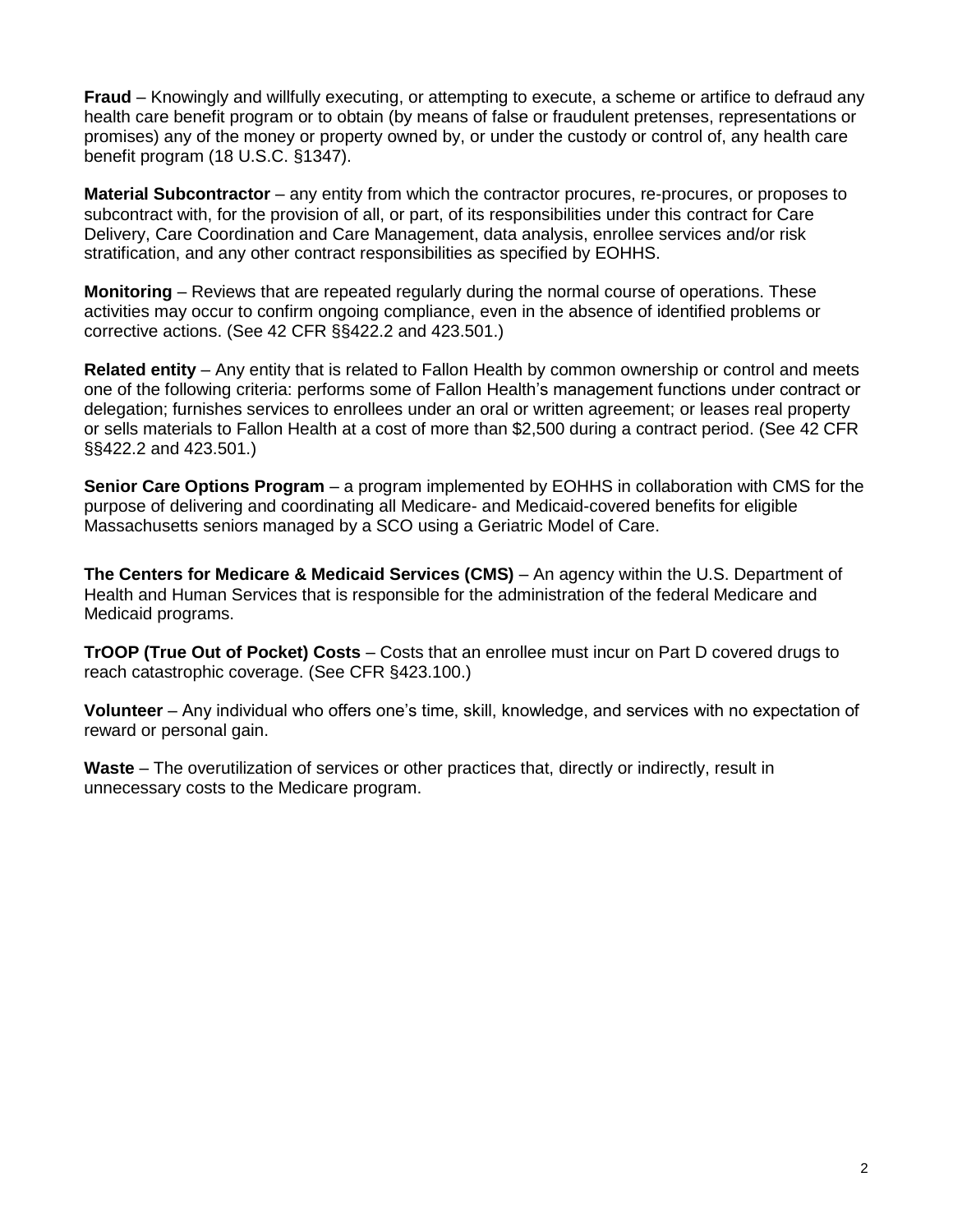# <span id="page-4-0"></span>**Key takeaways**

## <span id="page-4-1"></span>**Applicability**

The compliance program elements and requirements contained within this document apply to your organization's employees, contracted personnel, providers/practitioners, governing body members, and downstream entities providing health care or administrative services for Fallon Health's Medicare programs.

#### <span id="page-4-2"></span>**Non-compliance**

Your organization must comply with the compliance program requirements set forth in this document. If your organization does not meet these requirements, depending on the severity of the non-compliance, Fallon Health may require re-training and education, development of a corrective action plan (CAP), or contract termination.

For a more detailed explanation of our response to non-compliance, please review our [Business](http://www.fchp.org/~/media/Files/General/CMSvendors/disciplinarystandardspolicy.aspx)  [Partners and Health Care Providers](http://www.fchp.org/~/media/Files/General/CMSvendors/disciplinarystandardspolicy.aspx) Disciplinary Standards Policy.

#### <span id="page-4-3"></span>**Annual attestation**

On an annual basis, Fallon Health requires an authorized representative from your organization to attest to its compliance with the compliance program requirements in this guide. Fallon Health may not require supporting evidence of compliance each year, but your organization must maintain documentation for each requirement for no less than ten years.

For all Material Subcontractors also delegated as FDRs, the FDR annual attestation and monitoring requirements apply. For entities or individuals not also delegated as FDRs, Material Subcontractors are required to report SLAs and applicable performance guarantees in accordance within their contracts with Fallon Health, as well as EOHHS requirements specified therein.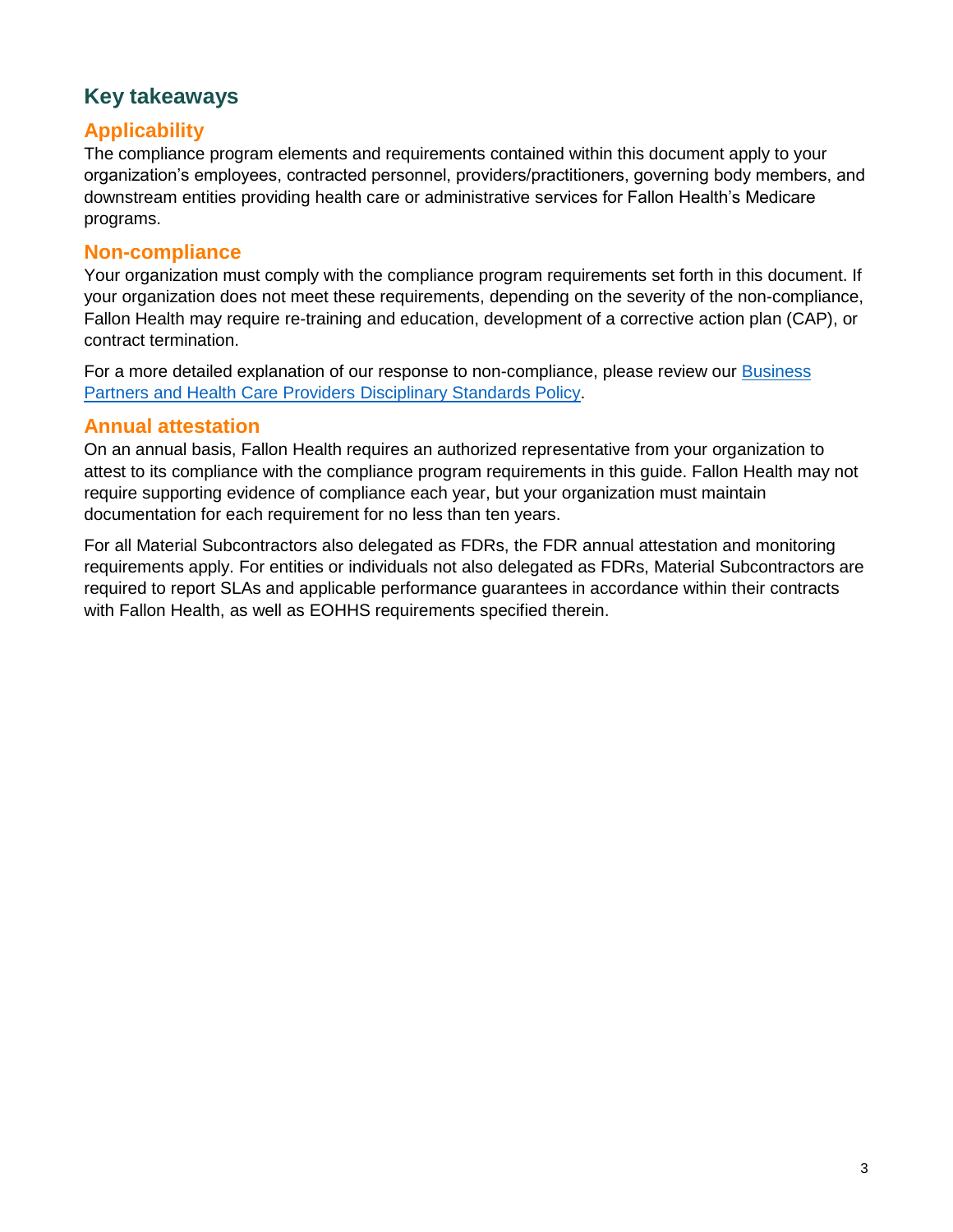# <span id="page-5-0"></span>**FDR basics**

## <span id="page-5-1"></span>**What is a First tier, downstream and related entity (FDR)?**

Fallon Health may delegate administrative or health care service functions to a third party, like a pharmacy benefit manager or field marketing organization. This relationship may cause the subcontracted entity to be identified by Fallon Health as an FDR if the delegated function is required of Fallon Health under its contract with CMS.

Below are some examples of core functions that relate to Fallon Health's Parts C and D contracts:

- Sales and marketing
- Utilization management
- Quality improvement
- Applications processing
- Enrollment, disenrollment, membership functions
- Claims administration, processing and coverage adjudication
- Appeals and grievances
- Licensing and credentialing
- Pharmacy benefit management
- Hotline operations
- **Customer service**
- Bid preparation
- Outbound enrollment verification
- Provider network management
- Processing of pharmacy claims at the point of sale
- Negotiation with prescription drug manufacturers and others for rebates, discounts or other price concessions on prescription drugs
- Administration and tracking of enrollees' drug benefits, including TrOOP balance processing
- Coordination with other benefit programs such as Medicaid, state pharmaceutical assistance or other insurance programs
- Entities that generate claims data
- Health care services

Because FDRs have been delegated to perform a core function of Fallon Health's Medicare program, they must follow Medicare program requirements and regulations, just as Fallon Health is required to do when providing a core function directly, which Fallon Health is ultimately responsible for overseeing. Accordingly, Fallon Health must develop and implement processes to appropriately determine which vendors are FDRs.

### <span id="page-5-2"></span>**How does Fallon Health determine which vendors are FDRs?**

In addition to the functions above, Fallon Health also considers the following factors in determining whether a vendor is an FDR:

- Whether the function is something the sponsor is required to do or to provide under its contract with CMS, the applicable federal regulations or CMS guidance, or under its contract with the state
- To what extent the function directly impacts enrollees
- To what extent the delegated entity has interaction with enrollees, either orally or in writing
- Whether the delegated entity has access to beneficiary information or protected health information (PHI)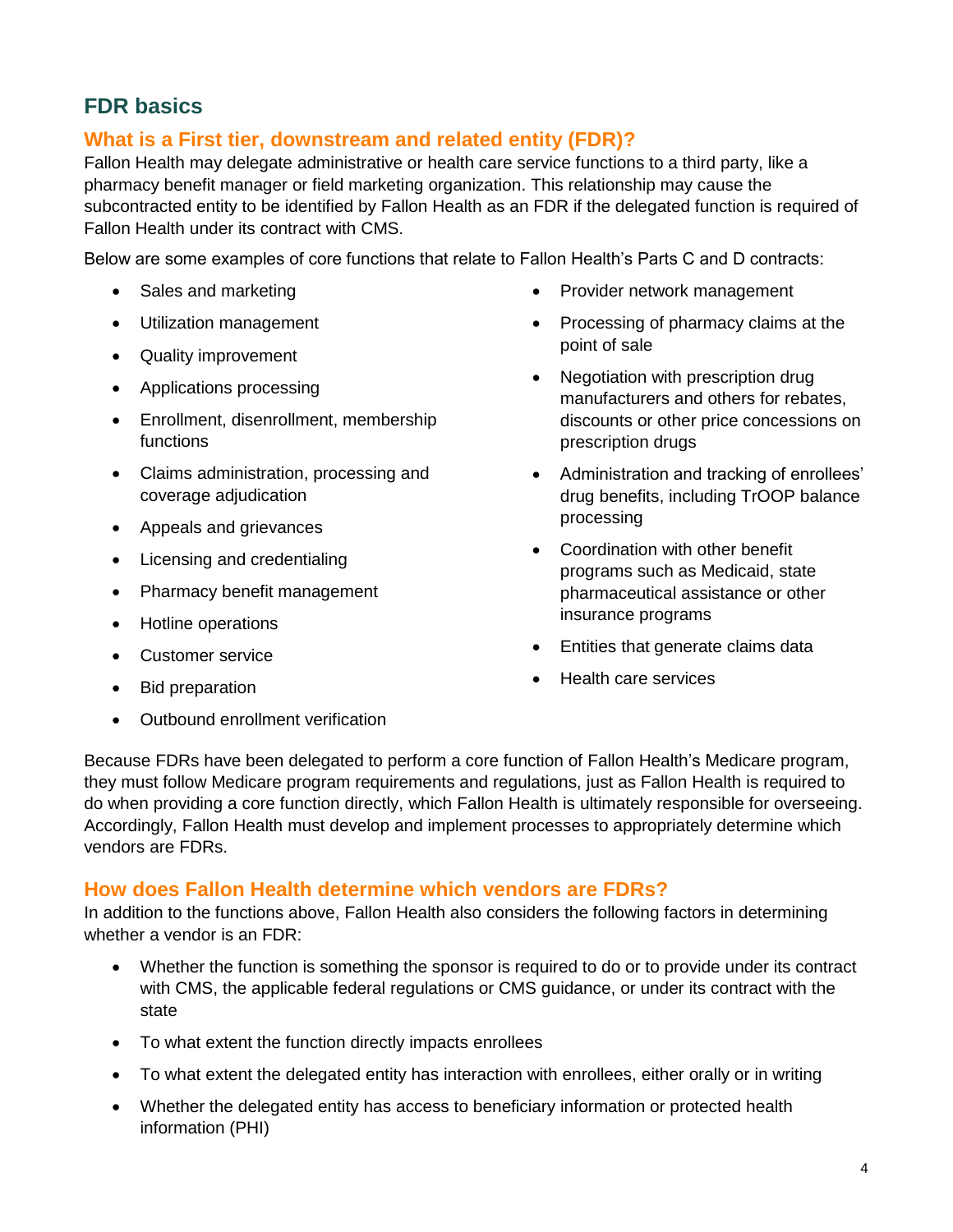- Whether the delegated entity has decision-making authority (e.g., enrollment vendor deciding time frames) or whether the entity strictly takes direction from the sponsor
- The extent to which the function places the delegated entity in a position to commit health care fraud, waste or abuse
- The risk that the entity could harm enrollees or otherwise violate Medicare or Medicaid program requirements or commit fraud, waste, and abuse (FWA)

Fallon Health utilizes the above factors as well as applicable federal and state regulations and guidance to determine FDRs.

#### **What is a Material Subcontractor?**

Fallon Health may delegate administrative or health care service functions to a third party. This relationship may cause the individual or entity to be identified by Fallon Health as a Material Subcontractor if the activity is a core function of Fallon Health's ACO or SCO program under its contract with EOHHS. A Material Subcontractor may also be determined to be an FDR for Fallon Health's SCO program, and therefore subject to all responsibilities, monitoring and reporting requirements outlined within this document.

Below are some examples of core responsibilities that may be delegated to Material Subcontractors:

- Enrollment and eligibility functions
- Coordination of covered services
- Performing required assessments
- Utilization management functions
- Provider contracting and credentialing functions
- Claims payment functions
- Fraud, Waste and Abuse functions
- Quality or Care Management functions

While many of these functions overlap with those described in the aforementioned FDR section, some are unique to EOHHS SCO or ACO contract requirements. Because Material Subcontractors have been delegated to perform a core function of Fallon Health's Medicaid programs, they must follow ACO and/or SCO program requirements and regulations, just as Fallon Health is required to do when providing a core function directly, which Fallon Health is ultimately responsible for overseeing. Accordingly, Fallon Health must develop and implement processes to appropriately determine which vendors are Material Subcontractors.

#### **How does Fallon Health determine which vendors are Material Subcontractors?**

In addition to the functions above, Fallon Health also considers the following factors in determining whether a vendor is a Material Subcontractor:

- Whether the function is something the sponsor is required to do or to provide under its contract with EOHHS, the applicable state regulations or EOHHS guidance, or under its contract with the CMS (only applicable to SCO)
- To what extent the function directly impacts enrollees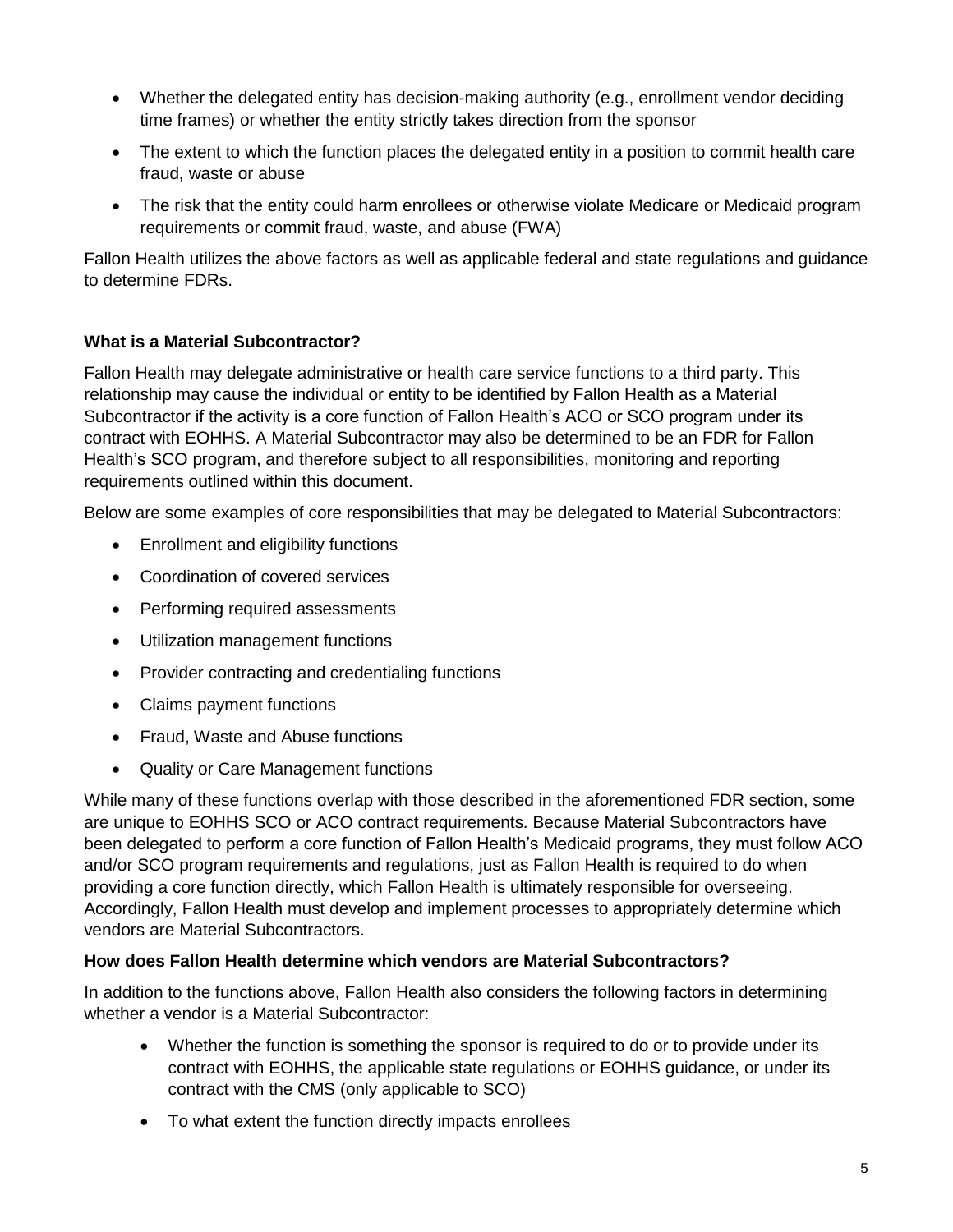- To what extent the delegated entity has interaction with enrollees, either orally or in writing
- Whether the delegated entity has access to beneficiary information or protected health information (PHI)
- Whether the delegated entity has decision-making authority (e.g., enrollment vendor deciding time frames) or whether the entity strictly takes direction from the sponsor
- The extent to which the function places the delegated entity in a position to commit health care fraud, waste or abuse
- The risk that the entity could harm enrollees or otherwise violate Medicaid or Medicare (SCO only) program requirements or commit fraud, waste, and abuse (FWA)

Fallon Health utilizes the above factors as well as applicable state regulations and guidance to determine Material Subcontractors.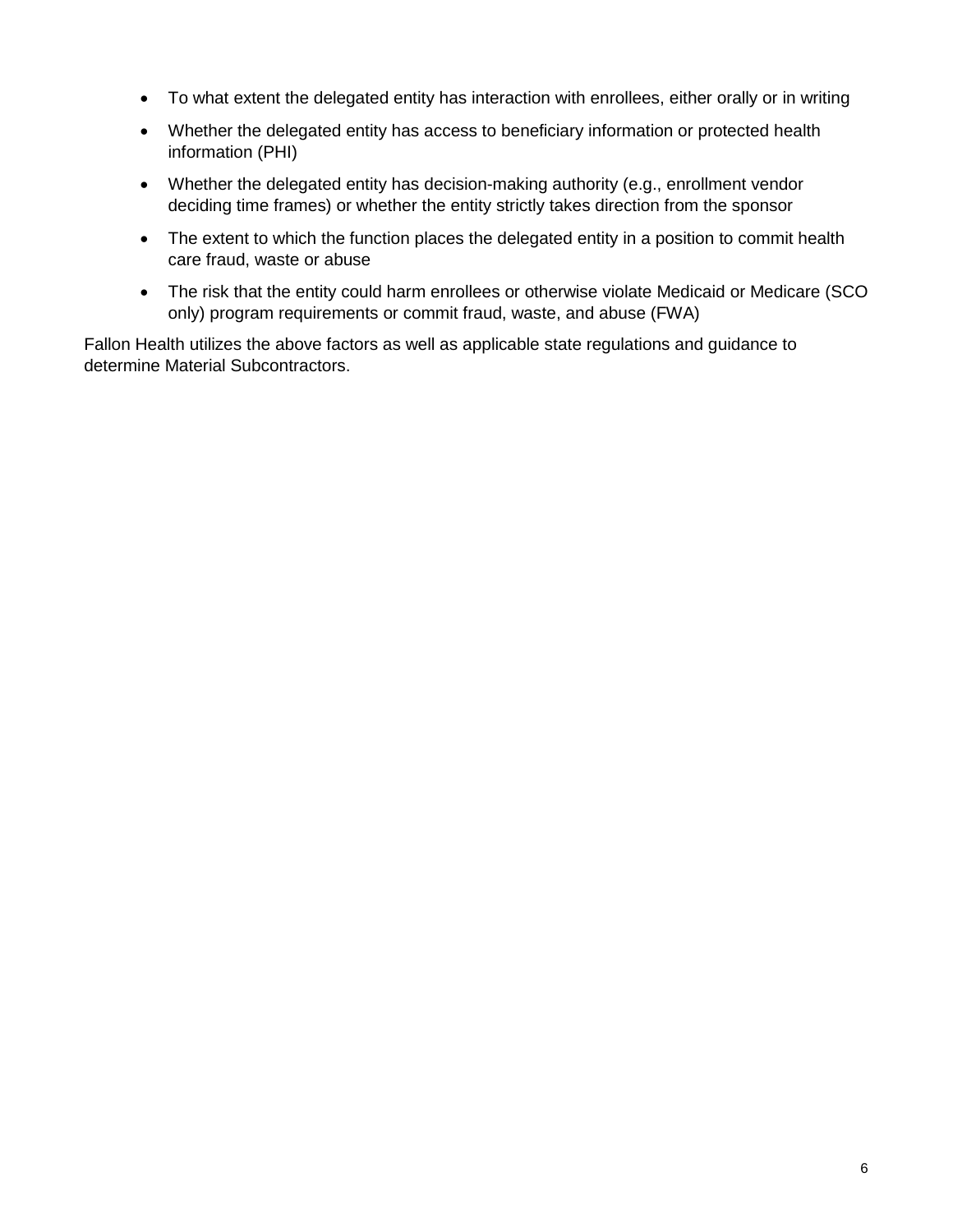## <span id="page-8-0"></span>**Compliance program requirements**

Fallon Health is required to implement an effective compliance program as a Medicare program sponsor. The source of these requirements is the Code of Federal Regulations (CFR). They are further described in *Section 30 – Overview of Mandatory Compliance Program* of the Medicare Managed Care Manual, Chapter 21 – Compliance Program Guidelines and Prescription Drug Benefit Manual, Chapter 9 – Compliance Program Guidelines. These requirements apply to our FDRs (42 CFR § 422.504(i)).

EOHHS requires that both ACO and SCO programs develop and maintain a comprehensive compliance plan to monitor, audit, detect and prevent noncompliance with applicable contract requirements, state and federal laws and regulations as well as fraud, waste and abuse by Material Subcontractors.

Below provides basic information on the general requirements for an effective compliance program.

#### <span id="page-8-1"></span>**Policies, procedures and standards of conduct**

Fallon Health's overall expectation for compliance begins with a commitment to comply with all federal and state regulations, standards and sub-regulatory guidance. Fallon Health maintains written policies, procedures and a Code of Conduct so all employees, governing body members, and FDRs know and understand their individual responsibility for compliant and ethical business practices.

FDRs and Material Subcontractors must have written policies, procedures and standards of conduct in place that speak to their organization's commitment to compliance and reinforce the principle that compliance is the responsibility of everyone. Fallon Health may request and subsequently review policies, procedures, and standards of conduct of our FDRs and Material Subcontractors to confirm compliance with Medicare, ACO and SCO program requirements.

Fallon Health also maintains and distributes a Business Partners [and Health Care Providers Code of](http://www.fchp.org/~/media/Files/General/CMSvendors/BPHCPCodeofConduct.ashx)  [Conduct](http://www.fchp.org/~/media/Files/General/CMSvendors/BPHCPCodeofConduct.ashx) (Code) that is provided at the time of contracting and at least annually. Additionally, the Code is available on the [Compliance for Business Partners and Health Care Providers page](http://www.fchp.org/government-programs-vendors) of the Fallon Health website at [fallonhealth.org.](http://www.fchp.org/)

### <span id="page-8-2"></span>**Conflicts of interest**

Fallon Health's overall expectation for compliance begins with commitment to comply with all federal and state regulations, standards and sub-regulatory guidance. Fallon Health maintains written policies, procedures and a Code of Conduct so all employees, governing body members, and FDRs know and understand their individual responsibility for compliant and ethical business practices.

<span id="page-8-3"></span>FDRs and Material Subcontractors must have written policies, procedures and standards of conduct in place that speak to their organization's commitment to compliance and reinforce the principle that compliance is the responsibility of everyone. Fallon Health may request and subsequently review policies, procedures, and standards of conduct of our FDRs and Material Subcontractors to confirm compliance with Medicare, ACO and SCO program requirements.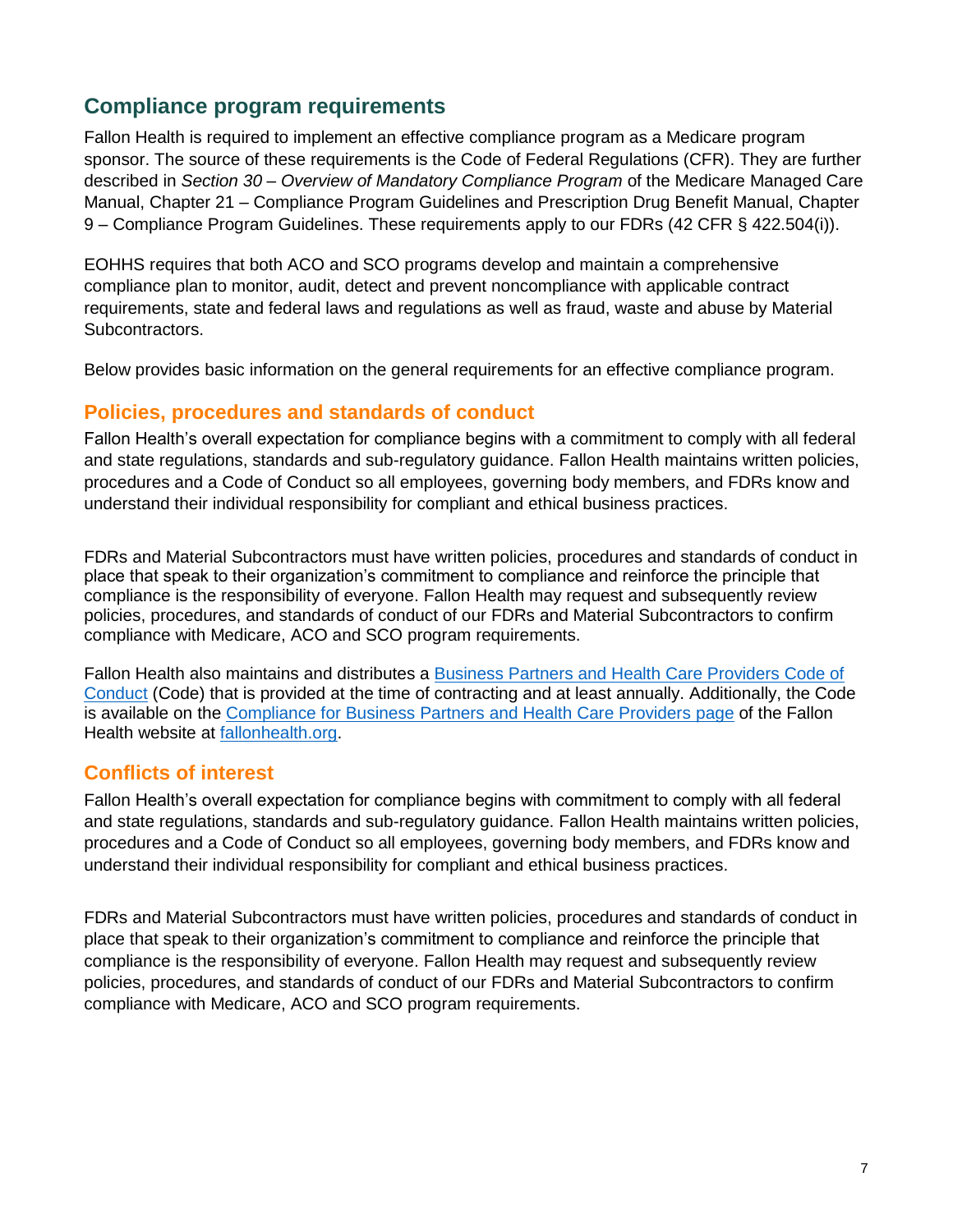## **Training and education**

**Fallon Health provides training and education to all employees and board members upon hire and annually thereafter.** The training program is designed to reinforce our company's commitment to compliance, monitor the effectiveness of our compliance program, and to maintain a training documentation record.

**FDRs and Material Subcontractors must ensure governing body members and all employees, providers, and downstream entities providing health care or administrative services for Fallon Health's Medicare and Medicaid programs complete relevant compliance and FWA training upon hire/contract and annually thereafter.** FDRs and Material Subcontractors must maintain evidence of training completion for ten years.

Fallon Health reserves the right to request proof from FDRs or Material Subcontractors that the requirement has been met, regardless of the method used for training. What must be retained and would be submitted, if requested, would include tracking logs, policies and procedures, and other documentation that specifies the time, attendance, topic(s) covered, certifications of completion and scores of any training and tests administered (if applicable).

*Note: FDRs that obtain FWA certification through enrollment into the Medicare Program or accreditation as Durable Medical Equipment, Prosthetics, Orthotics and Supplies (DMEPOS) are deemed to have met their FWA training.*

## <span id="page-9-0"></span>**Record retention and management**

Fallon Health provides training and education to all employees and board members upon hire and annually thereafter. The training program is designed to reinforce our company's commitment to compliance, monitor the effectiveness of our compliance program, and to maintain a training documentation record.

FDRs and Material Subcontractors must ensure governing body members and all employees, providers, and downstream entities providing health care or administrative services for Fallon Health's Medicare and Medicaid programs complete relevant compliance and FWA training upon hire/contract and annually thereafter. FDRs and Material Subcontractors must maintain evidence of training completion for ten years.

Fallon Health reserves the right to request proof from FDRs or Material Subcontractors that the requirement has been met, regardless of the method used for training. What must be retained and would be submitted, if requested, would include tracking logs, policies and procedures, and other documentation that specifies the time, attendance, topic(s) covered, certifications of completion and scores of any training and tests administered (if applicable).

CMS and other federal regulators require that all information associated with Medicare programs must be maintained for at least ten years (see CFR §§522.504 and 523.505). FDRs must therefore retain books, records, documents, and other evidence that supports the functions that are being performed on Fallon Health's behalf for a minimum of ten years.

Along with CMS, Fallon Health maintains the right to monitor, audit, and request documentation. Therefore, your organization must allow Fallon Health the right to access or request information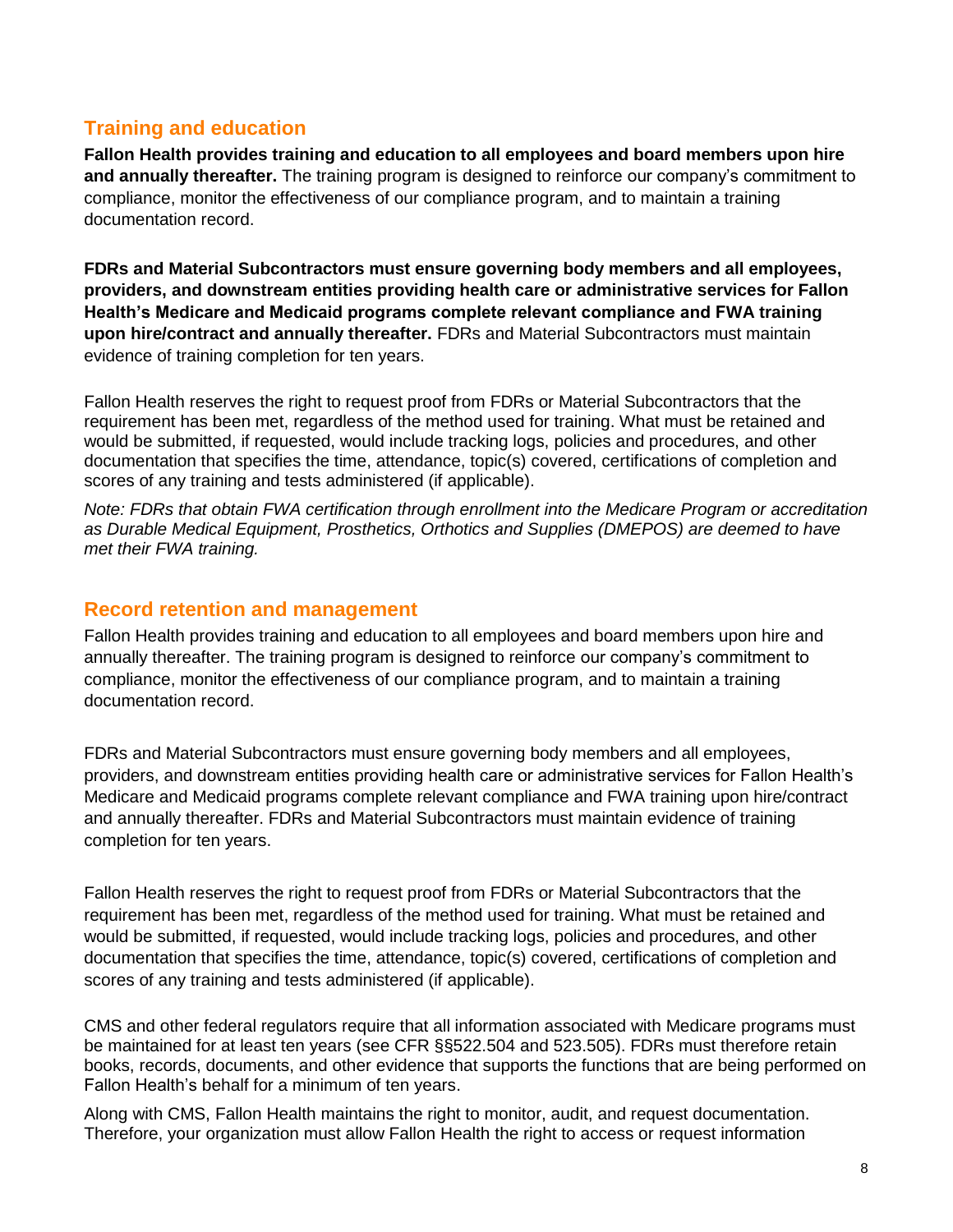pertinent under our contract. This information includes, but is not limited to, any books, contracts, computer or other electronic systems (including data, medical records, report code, claims processing), training documentation, and exclusion screenings.

## <span id="page-10-0"></span>**Effective lines of communication and reporting**

Fallon Health works diligently to foster a culture of compliance throughout the organization by regularly communicating the importance of performing jobs in compliance with regulatory requirements and reinforcing the company expectations of ethical and lawful behavior. Fallon Health also supports and enforces a non-retaliation policy for incidents reported in good faith. Employees involved in incidents of retaliation are subject to disciplinary action up to and including termination of employment.

As an FDR or Material Subcontractor, your organization must have effective lines of communication that foster compliance and the ability for employees to report suspected or detected non-compliance and FWA concerns while also administering a non-retaliation policy for incidents reported in good faith.

#### **Requirement to report**

FDRs and Material Subcontractors, their employees, and downstream entities who suspect potential or actual FWA or other instances of non-compliance have a duty to report these instances to Fallon Health.

#### **Methods for reporting suspected or detected non-compliance to Fallon Health**

Fallon Health has implemented systems to receive, record, and respond to compliance questions or reports of potential or actual non-compliance from employees, members, providers and FDRs and Material Subcontractors. Reports may be made by emailing [Compliance@fallonhealth.org](mailto:Compliance@fallonhealth.org) or by anonymously calling **Fallon Health's Compliance Hotline at 1-888-203-5295**.

Additionally, reports of suspected FWA or false claims related to Fallon Health business can be submitted to [InternalAudit-FWAInquiries@fallonhealth.org.](mailto:InternalAudit-FWAInquiries@fallonhealth.org)

### <span id="page-10-1"></span>**Monitoring and auditing**

Monitoring and auditing activities are crucial for the identification of compliance risks and are an integral part of Fallon Health's compliance program. Our system allows us to evaluate compliance with Medicare and Medicaid regulations, sub-regulatory guidance, contractual agreements, policies and procedures, and all applicable state and federal laws. In addition to internal operations, our oversight program includes the operational performance and compliance programs of Fallon Health's FDRs and Material Subcontractors. Issues identified are reviewed to determine if corrective actions are needed in order to be in compliance with applicable regulatory requirements. This process of self-identification and corrective action, along with monitoring that such actions are effective, is a key element of our program.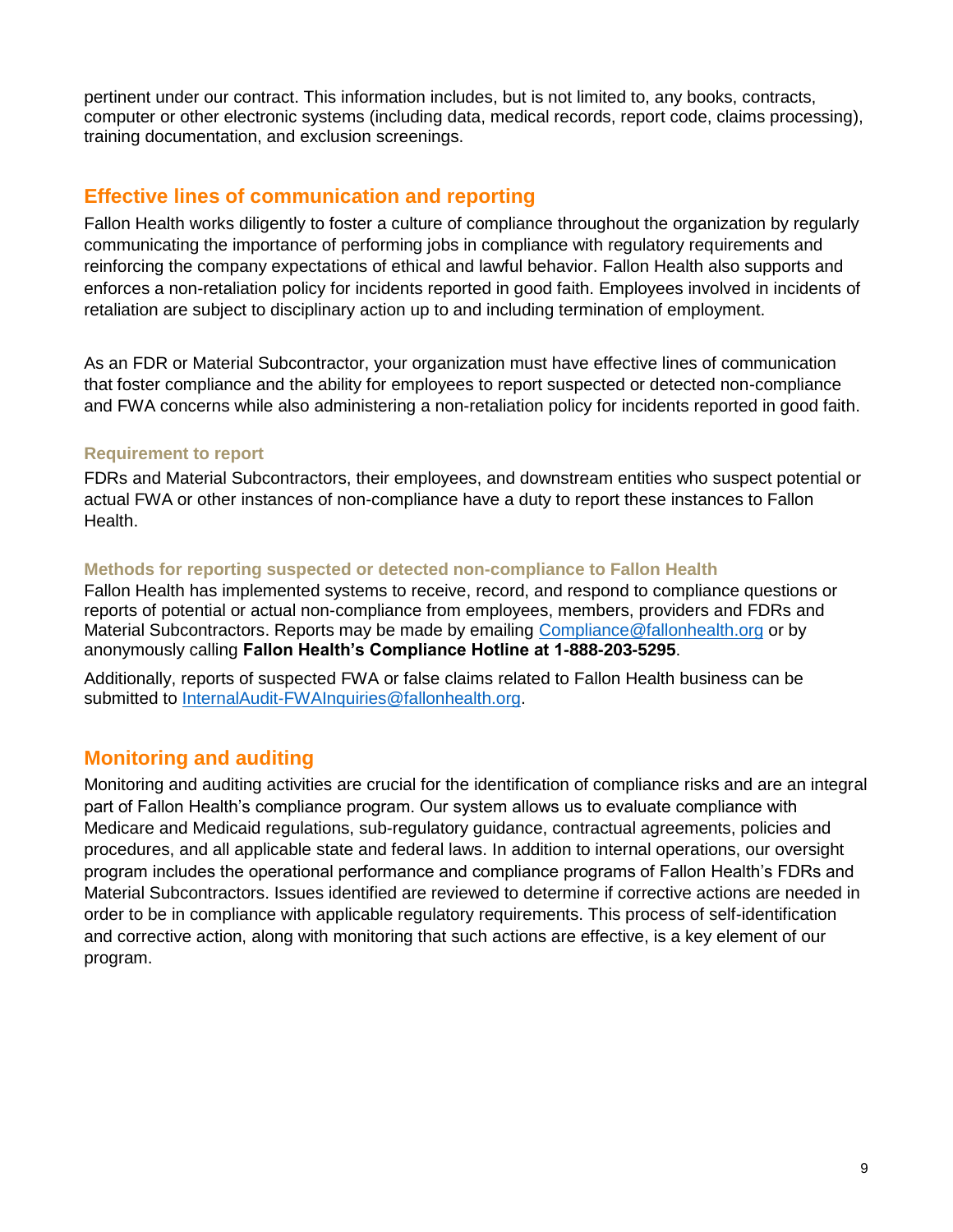FDRs and Material Subcontractors must also implement monitoring and auditing systems to test their operations and functions performed on behalf of Fallon Health. Effective systems should be ongoing with the aim of identifying issues early, correcting deficiencies, and implementing procedures to prevent future deficiencies or issues. Fallon Health maintains the right to audit and monitor our FDR's or Material Subcontractor's operational compliance on an ongoing basis to test and confirm the operational and contractual performance of all functions performed by our FDRs and Material Subcontractors.

#### <span id="page-11-0"></span>*Exclusion monitoring*

Individuals or entities that have been excluded from participating with Medicare, Medicaid and other federal or state health care programs cannot directly or indirectly support the administration or delivery of Medicare program services. FDRs must screen all full-time, temporary and contracted employees, volunteers, vendors, and governing body members upon or before hire/contracting and monthly thereafter against the Office of the Inspector General's [List of Excluded Individuals and Entities](https://oig.hhs.gov/exclusions/index.asp) (OIG LEIE), the [System for Award Management](https://www.sam.gov/SAM/) (SAM) and applicable state Medicaid exclusion lists, such as MassHealth's [List of Suspended and Excluded Providers](https://www.mass.gov/service-details/learn-about-suspended-or-excluded-masshealth-providers) and New York's Office of the Medicaid Inspector General [Medicaid Exclusions.](https://omig.ny.gov/medicaid-fraud/medicaid-exclusions)

Evidence of monthly screenings must be recorded and retained as applicable and provided to Fallon Health if requested. Evidence can be in the form of a screen shot if manual searches are completed, or if your organization performs a more automated process, the documentation may be based on the information within that system. The documentation should clearly identify the name of the entity/individual checked, the date the check was performed, and the results of the check. Positive matches to the exclusion databases must be reported to Fallon Health within five business days.

#### <span id="page-11-1"></span>*Oversight of downstream or related entities*

If your organization is a first tier entity that contracts with a downstream or related entity to perform services under your contract with Fallon Health, you must monitor, including the above referenced exclusion sources for the same individuals as noted, and audit that downstream or related entity to ensure contract and program requirements are being met. This includes ensuring that business associate agreements are in place as required and updated as needed. In addition, it is expected first tier entities will impose corrective actions when deficiencies are identified, which may, in some cases, mean termination of a contract with the downstream or related entity. Fallon Health has the right to request evidence of this monitoring and auditing to ensure that your organization and its downstream entities are in compliance.

#### <span id="page-11-2"></span>**Offshore resources**

CMS requires that all organizations using offshore locations or subcontractors submit specific subcontract information and attest to having taken appropriate steps to address the specific risks associated with the use of subcontractors outside the United States and its territories.

Your organization must therefore submit one attestation for each offshore subcontractor you have engaged to perform Medicare-related work required under your contract with Fallon Health, including your own organization if it has facilities or employees located outside of the United States and its territories. The required information within the attestation includes, in part:

- offshore subcontractor's name and functions,
- description of the PHI provided to the offshore subcontractor,
- offshore subcontracting arrangement safeguards adopted to protect beneficiary information, and
- offshore subcontractor audit requirements.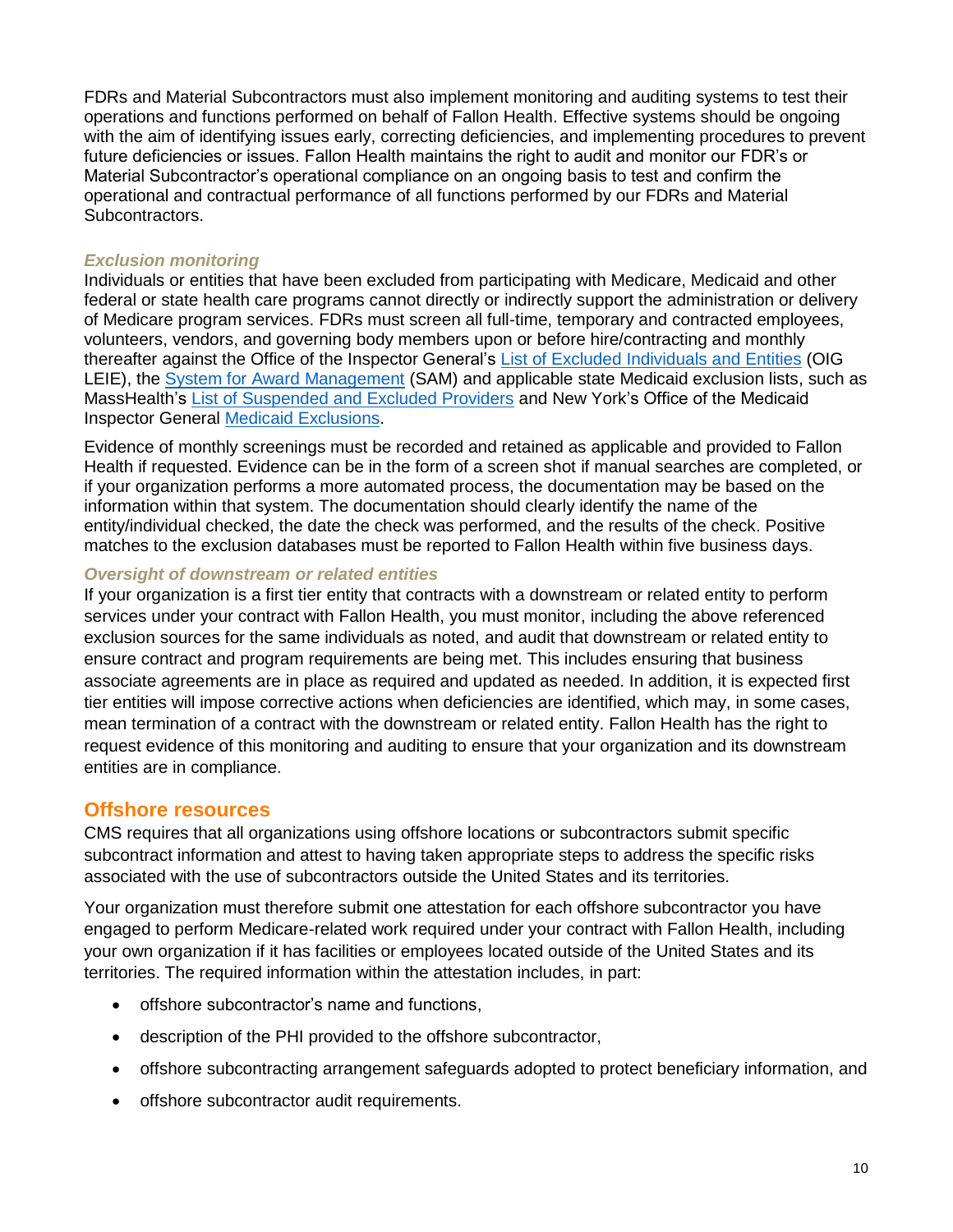The [Offshore Subcontractor Attestation](http://www.fchp.org/~/media/Files/General/CMSvendors/OffshoreAttestation.ashx) is available on Fallon Health's Compliance for Business Partners and Health Care Providers page and must be submitted to Fallon Health within 30 calendar days of signing the offshore subcontract. Return the completed form by sending an email to [BPHPOversight@FallonHealth.org.](mailto:BPHPOversight@FallonHealth.org?subject=Offshore%20Attestation)